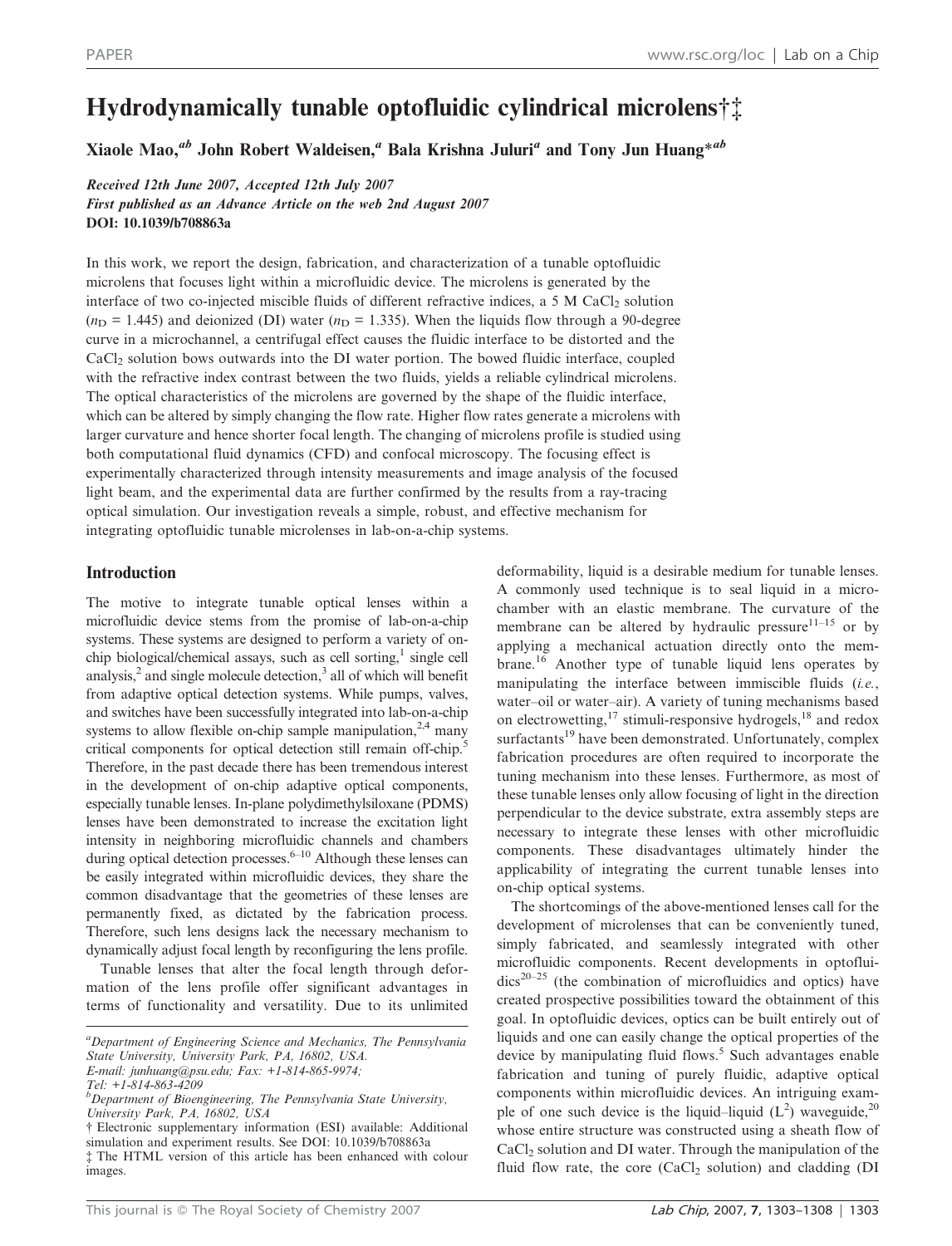

Fig. 1 The mechanism of the hydrodynamically tunable optofluidic cylindrical microlens. CaCl<sub>2</sub> solution bows outward into water due to the centrifugal effect induced in the curve. Shorter focal length is obtained after flow transitions from (a) a low flow rate to (b) a high flow rate.

water) can be hydrodynamically reconfigured to allow flexible on-chip manipulation of light.

In this work, we demonstrate a hydrodynamically tunable optofluidic microlens that can be conveniently fabricated by the standard soft lithography technique and allows variable focusing of light within a microfluidic device. The mechanism of the optofluidic tunable microlens is shown in Fig. 1. The microlens is constructed from two fluids with different refractive indices, 5 M CaCl<sub>2</sub> solution ( $n<sub>D</sub>$  = 1.445) and DI water ( $n_D = 1.335$ ). Both fluids are injected into a 90-degree microfludic curve. The adjacent injection of both miscible fluids results in an optically smooth, nearly vertical interface, due to the laminar flow that dominates in microfluidic channels. Upon entering the curve, the fluid experiences a centrifugal force along the curved trajectory. The fluid flowing in the middle of the channel (where the flow velocity is the highest) experiences a higher centrifugal force than the surrounding flow. As a result, a pair of secondary counterrotating vortices (Dean vortices) located in the upper and lower half of the cross-sectional plane of the channel is induced. The secondary vortical flow perturbs the fluidic interface, pulling the fluid in the middle of channel towards the outer channel wall and sweeping the fluid at the top and bottom of the channel towards the inner channel wall.<sup>26-28</sup> Consequently, the originally flat fluidic interface bows outward, creating a cylindrical microlens. The magnitude of overall centrifugal effect or ''interface bowing'' is determined by the ratio of inertial and centrifugal force to viscous force.<sup>27</sup> Therefore, the shape of the fluidic interface, hence the optical characteristic of the cylindrical microlens, can be conveniently altered by changing the flow rate. Higher flow rates generate a microlens with greater curvature and hence shorter focal length. Once the fluids exit the 90-degree curve, the lens profile can be considered static, before the distortion caused by diffusion and gravity starts to play a significant role.

This paper presents a detailed study of the design, fabrication, and characterization of the hydrodynamically tunable optofluidic cylindrical microlens. A computational fluid dynamics (CFD) model is developed and experimentally validated to study the dynamic profile of the tunable microlens. The focusing effect is characterized, both experimentally and numerically, through intensity measurements



Fig. 2 (a) Device for the quantitative intensity analysis of the focused light. (b) Device for the image analysis of the focused light.

and image analysis of the focused light beam and a ray-tracing simulation. Through these experimental and numerical characterizations, we prove a simple, robust, and effective mechanism for integrating tunable optofluidic microlenses into lab-on-a-chip systems.

### **Methods**

#### Device fabrication and experimental procedure

Two separate devices were designed and fabricated for microlens characterization. The first (Fig. 2a) was used for quantitative intensity analysis during the light-focusing process. This device utilized a source optical fibre connected to a halogen lamp and a detection fibre linked to a UV-Visible spectrometer (Ocean Optics). Ocean Optics SpectraSuite<sup>TM</sup> software was employed to monitor the light intensity change during the focusing process. The second device (Fig. 2b) was used for the image analysis of the focused light. This design replaced the previous detection optical fibre with an optical window that allowed the focused light beam to traverse with minimum scattering. A 2 mm  $\times$  2 mm 90-degree prism (Edmund Optics) adjacent to the optical window reflected the light beam downward<sup>29</sup> into the lens of an inverted optical microscope (Nikon TE 2000U), and a CCD camera (Photometrics) captured the dynamic transitions of the light spot during the focusing process. Image analysis was performed with ImageJ<sup>30</sup> and OriginLab<sup>®</sup> software.

The main channels in both devices were 200 µm wide and 155  $\mu$ m deep. The 5 M CaCl<sub>2</sub> solution and DI water were coinjected into the main channel through two entry channels positioned at a 90-degree separation angle. A 90-degree curve with a mean radius of  $500 \mu m$  was located  $300 \mu m$  downstream from the converging point of the two entry channels. To enable precise positioning, optical fibres (Ocean Optics, N.A. =  $0.22 \pm 0.02$ ) were inserted into guide channels with similar dimensions (155  $\mu$ m × 155  $\mu$ m). The guide channels were located 200 µm from the main channel and 100 µm downstream from the exit of the 90-degree curve. The optical fibres had an outer diameter of 155 µm and an inner core diameter of 50 um.

The devices were fabricated from PDMS using the standard soft lithography protocol. The master mould for the soft lithography was made on a silicon wafer by deep reactive ion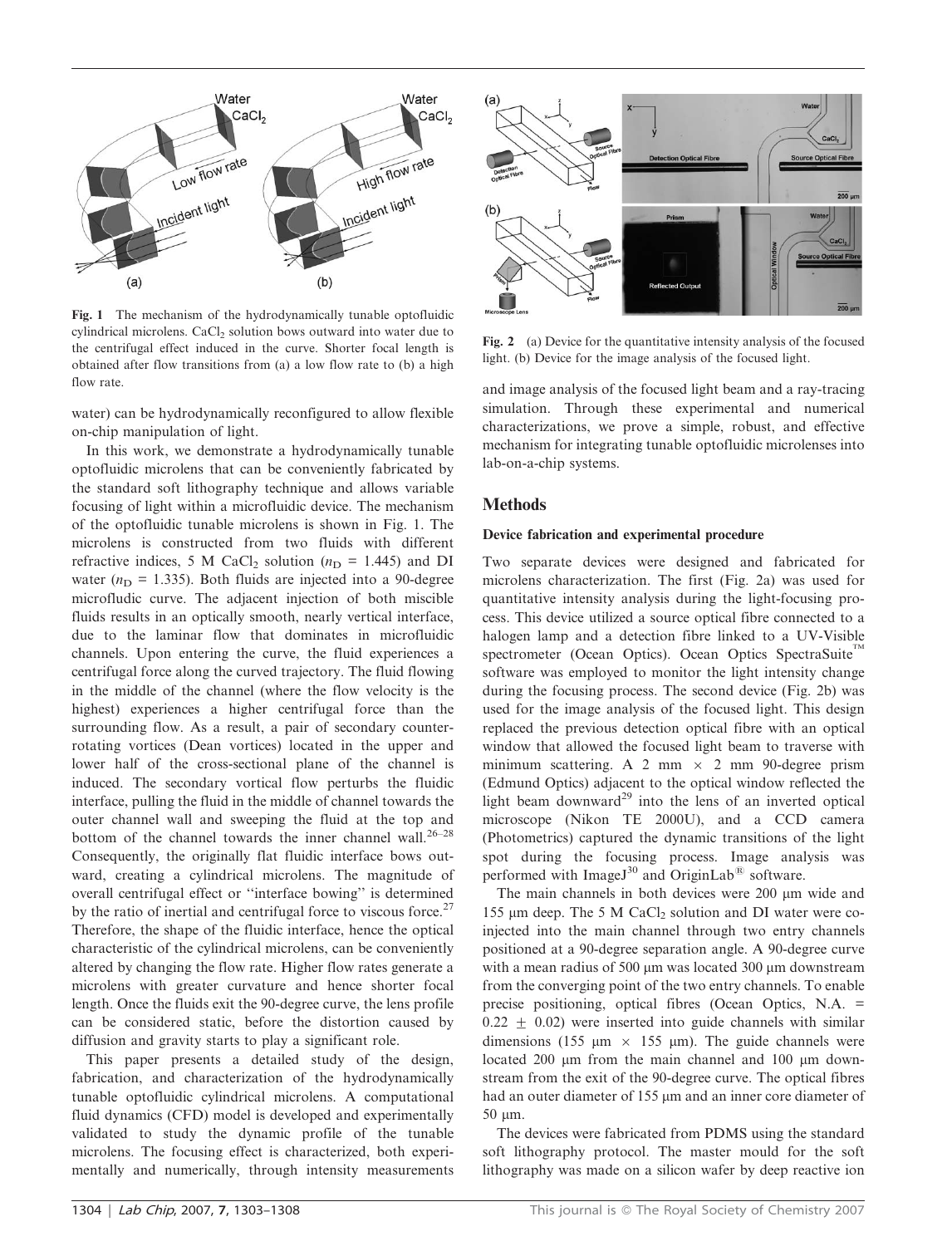etching (DRIE). The positive photoresist SPR-220 was lithographically patterned on the silicon wafer to act as a mask for DRIE. The etching depth on the silicon wafer was chosen to be  $155 \mu m$ . After the DRIE process, the silicon wafer was subsequently coated with  $1H.1H.2H.2H$ -perfluorooctyltrichlorosilane (Sigma Aldrich) in order to reduce damage to the channel sidewall during the following PDMS peeling steps. This silanization step is critical because a smooth PDMS channel sidewall minimizes scattering loss and ensures accurate optical measurements. Sylgard<sup>™</sup> 184 Silicone Elastomer base and Sylgard<sup>TM</sup> 184 Silicone Elastomer curing agent (Dow Corning) were mixed at a 10 : 1 weight ratio, cast onto the silicon mould, and cured at 70  $\degree$ C for 2 h. After the PDMS device was hardened, it was peeled from the mould. Inlets and outlets were drilled with a silicon carbide drill bit and the channel was subsequently sealed onto a glass slide. Polyethylene tubes were then inserted into the inlets and outlets to connect the device to syringe pumps (KD scientific). Epoxy was used to ensure proper sealing of the device.

The 5 M CaCl<sub>2</sub> solution was prepared by dissolving  $CaCl<sub>2</sub>$ salt (J.T. Baker) in DI water. The CaCl<sub>2</sub> solution and DI water were co-injected through two separate entry channels at a 1 : 1 flow rate ratio using syringe pumps. Confocal microscopy was performed on an Olympus Fluoview 300 system to reveal the full three-dimensional (3D) architecture of the fluidic interface. For the confocal microscopy experiments, DI water was dyed with 50  $\mu$ M fluorescein and co-injected with the 5 M CaCl<sub>2</sub> solution. Z-stacks of fluorescent images scanned at 5  $\mu$ m intervals were collected and processed by Fluoview 300 software to render 3D architectures of water flows.

#### Numerical simulations

A finite-volume based commercial package, CFD-ACE+ (ESI-CFD, U.S.A), was used to conduct CFD simulations. A portion of the microlens device, the 90-degree curve and adjacent straight channels (300  $\mu$ m long) at both ends, was employed in our model. The computational model was divided in  $40 \times 16 \times 100$  mesh sections in the width, height, length direction, respectively, resulting in a total number of 64 000 computational grids to ensure accurate simulation results. The built-in flow and chemistry modules were used to simulate the fluid flow and mass transport inside the device. An additional user-subroutine code was developed in-house to couple the viscosity and density of the solution with variable  $CaCl<sub>2</sub>$ concentrations in the CFD simulation.

Optical simulation of the focusing process was conducted using an in-house developed ray-tracing code written in  $MATLAB^{\circledR}$ . Lens profiles resulting from CFD simulations at different flow rates were fitted with 8th order polynomials and each polynomial profile was discretized into small linear elements. Snell's law of refraction was employed to calculate the directional change of each input ray while travelling across these segments. The refraction of light at PDMS ( $n_D = 1.40$ ) sidewalls were also taken into consideration in the simulation.

# Result and discussions

The 3D architecture of the optofluidic microlens at the flow rates of 100  $\mu$ l min<sup>-1</sup>, 150  $\mu$ l min<sup>-1</sup>, and 250  $\mu$ l min<sup>-1</sup> are



Fig. 3 The 3D architectures of water flow obtained with confocal microscopy at the flow rates of (a) 100  $\mu$ l min<sup>-1</sup>, (b) 150  $\mu$ l min<sup>-1</sup>, and (c)  $250 \text{ }\mu\text{l} \text{ min}^{-1}$ . Images in (d-f) show the corresponding CFDsimulated 3D fluidic interfaces (isosurface of CaCl<sub>2</sub> concentration = 2.5 M).

shown in Fig. 3a–c. These images, obtained by confocal microscopy, allow for the direct visualization of the cross-sectional profile of the fluidic interface. The CFD simulations of the 3D architecture at the corresponding flow rates are shown in Fig. 3d–f, indicating an excellent match with the experimental observation. Due to the nature of our optofluidic microlens (miscible fluids with unequal densities), the lens profile is subjected to the influence of diffusion and gravity after prolonged travelling time in the microchannel.<sup>20,21</sup> However, no significant distortion of the lens profile was observed in the confocal microscopy measurement region, as the travelling time for the fluids in this region is in the millisecond range. The position of the optical axis is stable at the different flow rates. This is important as even the slight change of optical axis position will affect the following optical detection.

Fig. 3 reveals that our CFD model matches well with the experimental results under a variety of flow conditions. Yamaguchi et al. reported a numerical study of the fluidic interface in microfluidic hairpin curves. $26$  Their simulations investigated water and a dilute fluorescein solution, two fluids with almost the same density and viscosity. In our study, however, DI water and  $5 \text{ M }$  CaCl<sub>2</sub> solution are significantly different in their hydrodynamic properties. The viscosity and density of the CaCl<sub>2</sub> solution at 25  $\degree$ C are approximately 7.9 mPa $\cdot$ s and 1390 kg m<sup>-3</sup>, 890% and 39% higher than those of water.<sup>31</sup> Furthermore, the dependence of density and viscosity on CaCl<sub>2</sub> concentration results in a coupling issue between fluid flow and mass transport. As previously mentioned the centrifugal effect is determined by the relative importance of the inertial and centrifugal force to viscous force. Therefore, the variation of density and viscosity should be taken into consideration for the numerical simulation. A user-subroutine code was developed to calculate and update the viscosity and density of the two fluids within each computational grid during every iteration. We found that only when we thoroughly consider the  $CaCl<sub>2</sub>$  concentration-dependent hydrodynamic properties (viscosity and density) can our simulation results faithfully duplicate experimental data.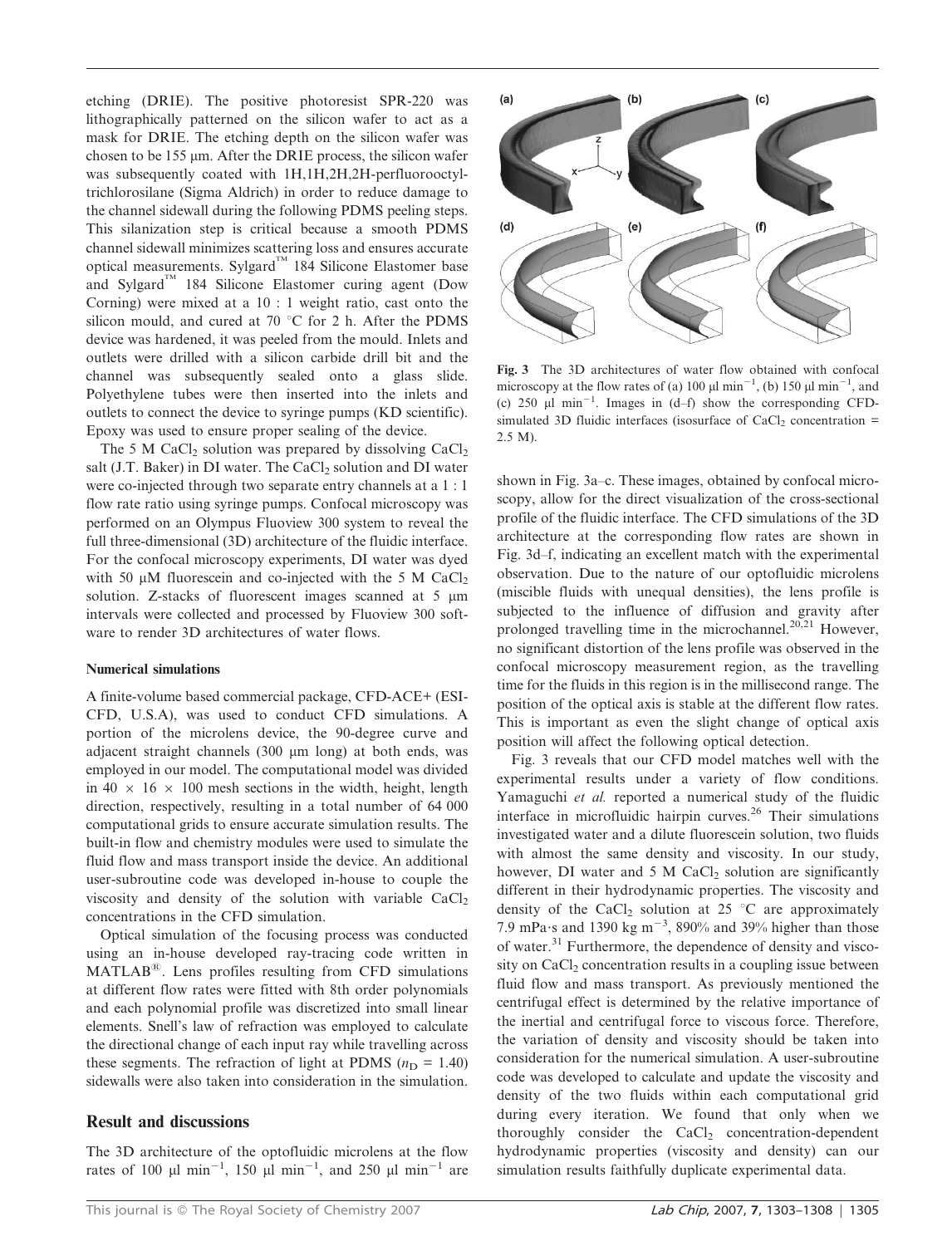Quantitative analysis of the focused light intensity was performed on the microlens device shown in Fig. 2a. Normalized light intensity was measured by the detection optical fibre for flow rates ranging from 0  $\mu$ l min<sup>-1</sup> to 400  $\mu$ l min<sup>-1</sup>, at 50  $\mu$ l min<sup>-1</sup> intervals (Fig. 4a). As the flow rate was increased from 0 to 250  $\mu$ l min<sup>-1</sup>, the light focused into the detection fibre intensified as a result of the increasing microlens curvature and the focal plane approaching the aperture of the detection fibre (shorter focal length). A linear correlation could also be extrapolated among the detection intensity and flow rates between 50  $\mu$ l min<sup>-1</sup> and 200  $\mu$ l min<sup>-1</sup>. Light intensity subsequently decreased after reaching the maximum intensity at the flow rate of 250  $\mu$ l min<sup>-1</sup>. This phenomenon occurred because the light was focused before reaching the aperture of the detection fibre (over-focused). Simulation results of the microlens profile for flow rates ranging from 50  $\mu$ l min<sup>-1</sup> to 400  $\mu$ l min<sup>-1</sup>, at 50  $\mu$ l min<sup>-1</sup> intervals, are shown in the inset of Fig. 4a. Interestingly, all the



Fig. 4 (a) Normalized light intensity measured for flow rates ranging from 0  $\mu$ l min<sup>-1</sup> to 400  $\mu$ l min<sup>-1</sup>, at 50  $\mu$ l min<sup>-1</sup> intervals. Inset: the CFD-simulated results of the fluidic interface at respective flow rates (except for 0  $\mu$ l min<sup>-1</sup>). (b) Ray-tracing simulation reveals three different focusing patterns: (i) under-focused mode at the flow rate of 150  $\mu$ l min<sup>-1</sup>, (ii) well-focused mode at the flow rate of 250  $\mu$ l min<sup>-1</sup>, and (iii) over-focused mode at the flow rate of 350  $\mu$ l min<sup>-1</sup>.

lens profiles intersected at two points, resulting in virtually pinned fluidic interfaces. The distance between the two pinned points of intersection was approximately  $60 \mu m$ .

Using the simulated lens profiles, we performed a raytracing simulation to calculate the focal length of the optofluidic microlens at different flow rates, and the results are shown in Fig. 4b. The numerical aperture of the fibre is 0.22 in air, equivalent to 0.16 in PDMS ( $n<sub>D</sub> = 1.4$ ), which causes the incident angle of the input beam to vary from 0 to approximately  $9.0^{\circ}$  (acceptance angle of fibre in PDMS). A cone-shape divergent light source was employed to simulate the input beam of the fibre. Three different flow rates (150, 250, and 350  $\mu$ l min<sup>-1</sup>) resulted in three focusing patterns representing (i) under-focused, (ii) well-focused, and (iii) overfocused configurations. From (i) to (ii), the increase of the flow rate resulted in a decrease of focal length, causing the focal plan to approach the aperture of the detection fibre. The increased focusing power of the lens causes more of the divergent incident beams to bend into the detection fibre. This corresponds to the increase of detection intensity between 150 and 250  $\mu$ l min<sup>-1</sup>, as shown in Fig. 4a. At the flow rate of  $250 \mu l \text{ min}^{-1}$ , most of the incident light beams are well focused near the fibre aperture (ii), corresponding to the maximum intensity observed in the experiment. From (ii) to (iii), as shown in the simulation, over-focusing of the light causes the incident light beams to focus before reaching the fibre aperture and subsequently diverge. Therefore, less light is coupled into the optical fibre, resulting in a decrease of detection intensity observed in Fig. 4a.

It is worth mentioning the variation in the incident angles of input light beams will result in different focal point positions (aberration). We have conducted a second ray-tracing optical simulation with perfectly parallel input light beams (Fig. 1S in the ESI<sup>†</sup>). Much less aberation is oberserved in this case. In the future study, a well colimated light source (such as a laser) would be more suitable.

The image analysis of the focused light was performed on the second microlens device (Fig. 2b) that utilized the optical window and 90-degree prism. The flow rate was initially set at 250  $\mu$ l min<sup>-1</sup>, as this rate yielded the well-focused pattern in the ray-tracing simulation. The microscope lens was then fixed at a position where the sharpest image of the focused light spot at the flow rate of 250  $\mu$ l min<sup>-1</sup> could be captured. The flow rate was then adjusted to meet different experimental conditions. Fig. 5a–c depict the images of the light spot obtained at the flow rates of 0  $\mu$ l min<sup>-1</sup>, 150  $\mu$ l min<sup>-1</sup>, and 250  $\mu$ l min<sup>-1</sup>, respectively. The focusing effect is evident from the observed changes in the shape and intensity of the light spot. Additionally, image analysis at the corresponding flow rates was performed, as shown in Fig. 5d–f. These figures depict an intensity increase as the light spot is focused, reaffirming the quantitative data presented in Fig. 4.

We note from the experimental results in Fig. 5 that the optofluidic microlens suffers from a certain degree of aberration. We attribute the observed aberration to two causes: first, the source light from the optical fibre is not a perfectly collimated monochromatic light beam (also shown in the ray-tracing simulation in Fig. 4a); second, the lens profile is closer to parabolic geometry, rather than circular geometry.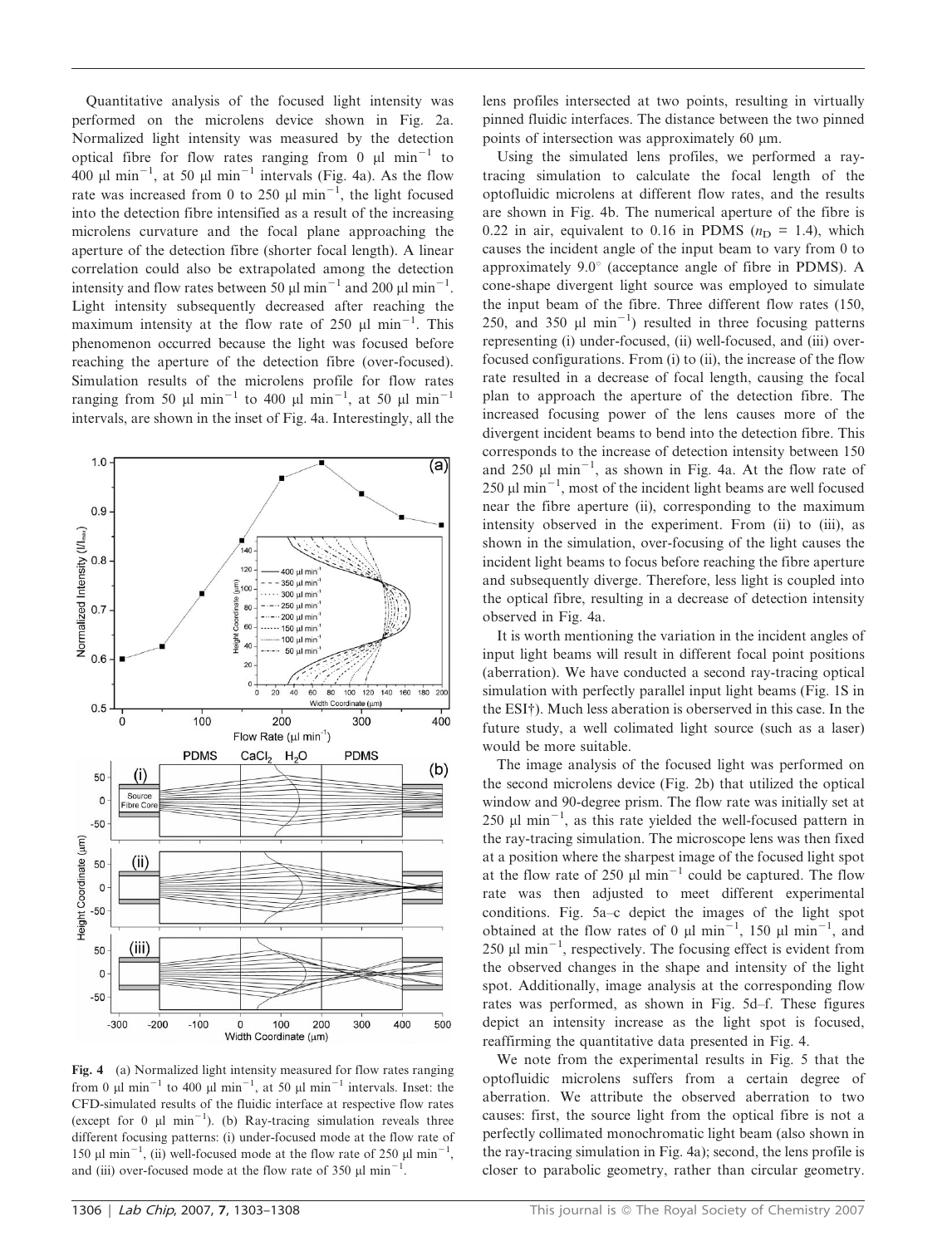

Fig. 5 Microscopic images of the source optical fibre output at (a) 0  $\mu$ l min<sup>-1</sup>, (b) 150  $\mu$ l min<sup>-1</sup>, and (c) 250  $\mu$ l min<sup>-1</sup>. Images (d), (e), and (f) show the 3D intensity plot for the corresponding microscopic images.

However, if the lens curvature is small enough, the parabolic lens could be approximated as circular-shaped with negligible error.<sup>32</sup> It is expected that the use of miscible fluids with higher refractive index contrasts (i.e., ethanol and high-refractiveindex oil) could achieve a microlens with a smaller curvature, and hence less aberration.

Finally, the stability and switching speed of our optofluidic microlens was tested (Fig. 2S in the ESI†). The results illustrate the stable and repeatable switching nature of our optofluidic microlens, thus proving the robustness of the tuning mechanism.

# **Conclusions**

This study introduces a technique for the creation of a hydrodynamically tunable optofluidic cylindrical microlens that can be conveniently fabricated and integrated within a microfluidic device. The investigation also reveals a mechanism in which light can be focused at different focal planes by simply changing the flow rates of the two miscible fluids. Such an in-plane tunable cylindrical microlens is particularly attractive because it can be easily integrated with the currently existing lab-on-a-chip devices<sup>1,2,33</sup> to create fully integrated optical detection systems for applications, such as flow cytometry, single molecule detection, and the study of chemical kinetics. We envision that by combining our tunable microlenses with other optofluidic devices, such as the  $L^2$  waveguide<sup>19</sup> and  $L^2$  light source,<sup>23</sup> it is possible to realize all-inclusive, all-liquid on-chip adaptive optical systems for numerous lab-on-a-chip applications.

# Acknowledgements

The authors thank Jinjie Shi for his help on device fabrication, and Ashley Colletti, Vincent K.S. Hsiao, Yuebing Zheng, and Daniel Ahmed for their help in preparing the manuscript. This research was supported in part by the start-up fund provided by the Pennsylvania State University, the Grace Woodward Grants for Collaborative Research in Engineering and Medicine, and the NSF NIRT grant (ECCS-0609128). Components of this work were conducted at the Penn State node of the NSF-funded National Nanotechnology Infrastructure Network.

# **References**

- 1 M. M. Wang, E. Tu, D. E. Raymond, J. M. Yang, H. Zhang, N. Hagen, B. Dees, E. M. Mercer, A. H. Forster, I. Kariv, P. J. Marchand and W. F. Butler, Nat. Biotechnol., 2005, 23, 83–87.
- 2 B. Huang, H. Wu, D. Bhaya, A. Grossman, S. Granier, B. K. Kobilka and R. N. Zare, Science, 2007, 315, 81–84.
- 3 T.-H. Wang, Y. Peng, C. Zhang, P. K. Wong and C.-M. Ho, J. Am. Chem. Soc., 2005, 127, 5354–5359.
- 4 T. Thorsen, S. J. Maerkl and S. R. Quake, Science, 2002, 298, 580–584.
- 5 D. Psaltis, S. R. Quake and C. Yang, Nature, 2006, 442, 381–386.
- 6 J. Godin, V. Lien and Y.-H. Lo, Appl. Phys. Lett., 2006, 89, 061106.
- 7 S. Camou, H. Fujita and T. Fujii, Lab Chip, 2003, 3, 40–45.